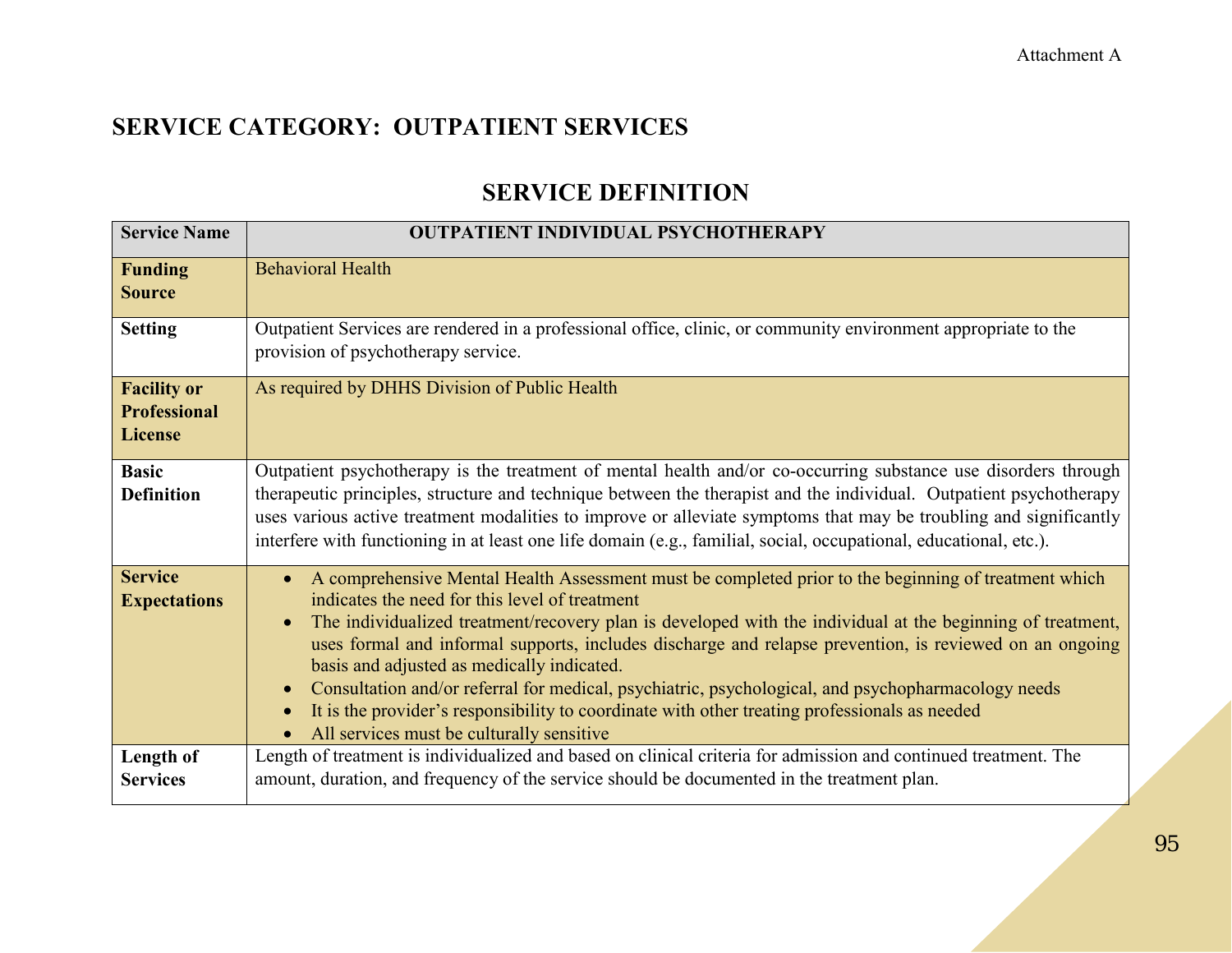| <b>Service Name</b>   | <b>OUTPATIENT INDIVIDUAL PSYCHOTHERAPY</b>                                   |
|-----------------------|------------------------------------------------------------------------------|
| <b>Staffing</b>       | Licensed Mental Health Practitioner (LMHP)                                   |
|                       | Provisionally Licensed Mental Health Practitioner (PLMHP)                    |
|                       | Licensed Independent Mental Health Practitioner (LIMHP)                      |
|                       | <b>Licensed Psychologist</b>                                                 |
|                       | <b>Provisionally Licensed Psychologist</b>                                   |
|                       | <b>Advanced Practice Registered Nurse (APRN)</b>                             |
|                       | Psychiatrist                                                                 |
| <b>Staffing Ratio</b> | 1:1                                                                          |
| <b>Hours of</b>       | Typical business hours with weekend and evening hours available.             |
| <b>Operation</b>      |                                                                              |
| <b>Individual</b>     | The individual has substantially met the treatment plan goals and objectives |
| <b>Desired</b>        | Individual is able to remain stable in the community without this treatment  |
| Outcome               | Individual has support systems secured as needed                             |
|                       | The individual is connected to a higher level of care if needed              |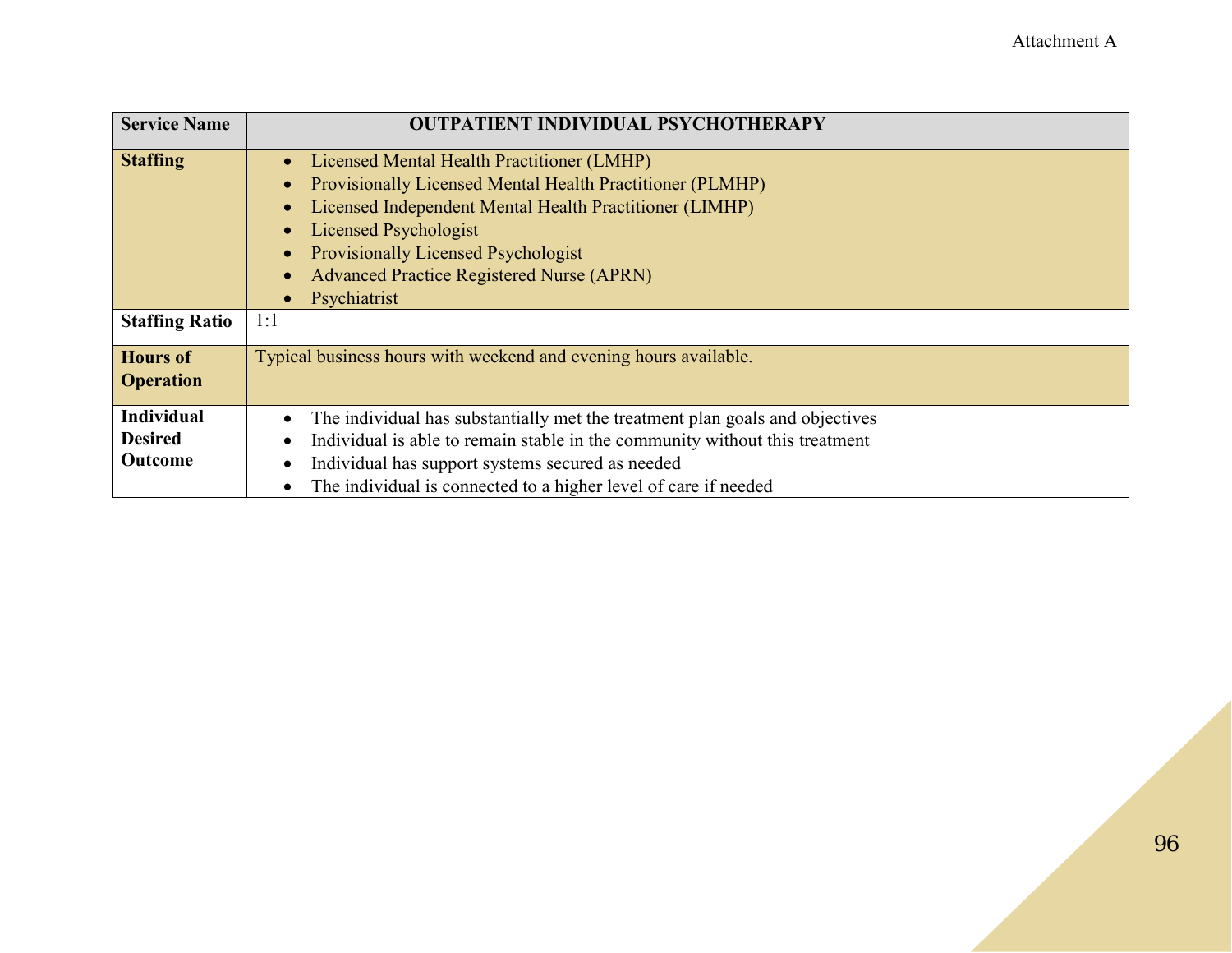### Attachment A

### **UTILIZATION GUIDELINES OUTPATIENT INDIVIDUAL PSYCHOTHERAPY**

#### **I. Admission Guidelines:**

*All of the following Guidelines are necessary for admission:*

- 1. The individual demonstrates symptomatology consistent with a DSM (current edition) diagnosis which requires and can reasonably be expected to respond to therapeutic intervention.
- 2. There are significant symptoms that interfere with the individual's ability to function in at least one life area.
- 3. There is an expectation that the individual has the capacity to make significant progress toward treatment goals or treatment.

#### **II. Continuing Stay Guidelines:**

All of the following Guidelines are necessary for continuing treatment at this level of care:

- 1. The individual's condition continues to meet admission Guidelines at this level of care.
- 2. The individual's treatment does not require a more intensive level of care, and no less intensive level of care would be appropriate.
- 3. Treatment planning is individualized and appropriate to the individual's changing condition, with realistic and specific goals and objectives clearly stated.
- 4. All services and treatment are carefully structured to achieve optimum results in the most time efficient manner possible consistent with sound clinical practice.
- 5. Progress in relation to specific symptoms or impairments is clearly evident and can be described in objective terms, but goals of treatment have not yet been achieved, or adjustments in the treatment plan to address lack of progress are evident.
- 6. Care is rendered in a clinically appropriate manner and focused on the individual's behavioral and functional outcomes as described in the discharge plan.
- 7. When medically necessary, appropriate psychopharmacological intervention has been prescribed and/or evaluated.
- 8. There is documented active discharge planning.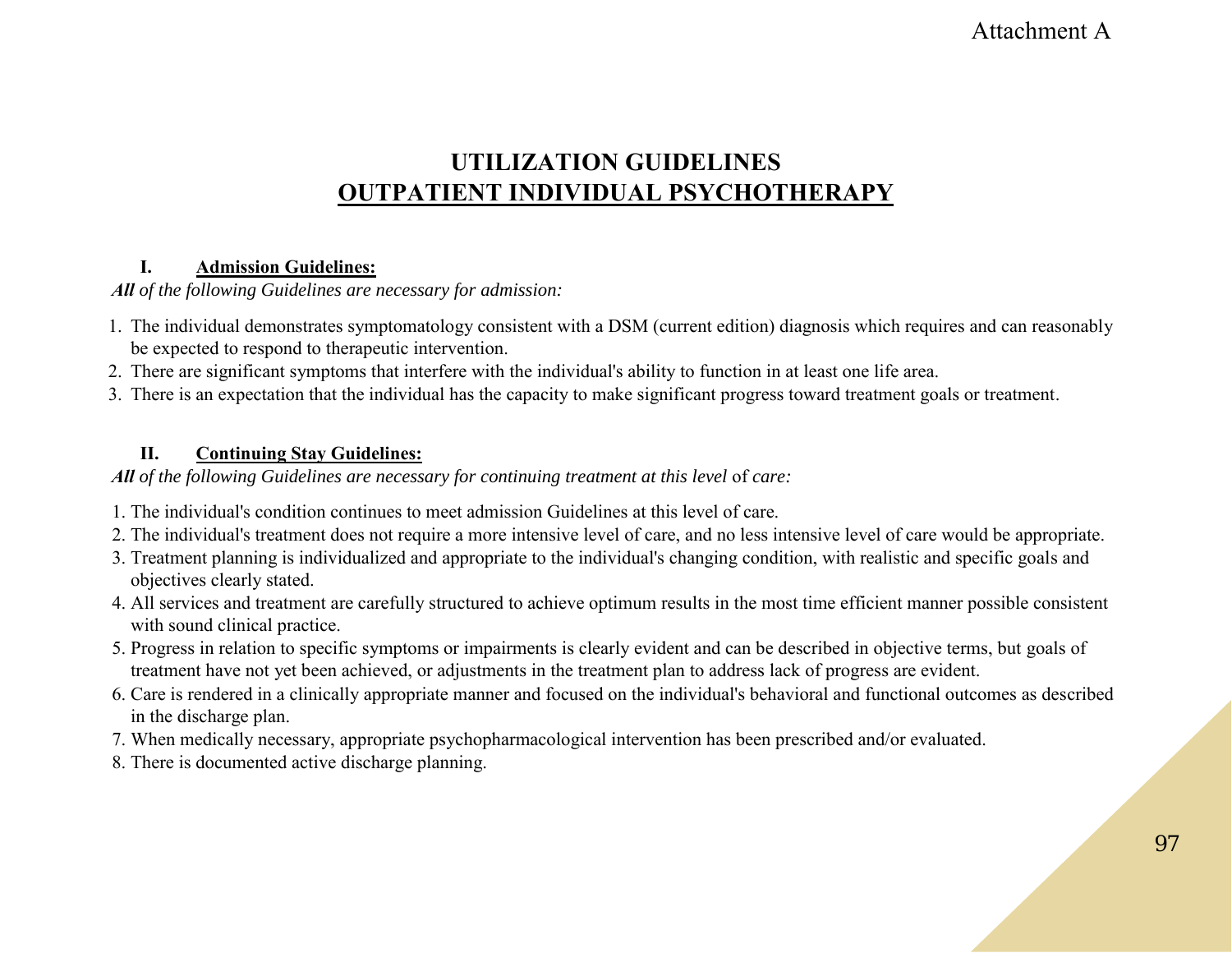### **SERVICE DEFINITION**

| <b>Service Name</b>                                         | <b>OUTPATIENT FAMILY PSYCHOTHERAPY</b>                                                                                                                                                                                                                                                                                                                                                                                                                                                                                                                                                                                                                                                                                                                                                                                                                                                                                                                                                                                                                           |
|-------------------------------------------------------------|------------------------------------------------------------------------------------------------------------------------------------------------------------------------------------------------------------------------------------------------------------------------------------------------------------------------------------------------------------------------------------------------------------------------------------------------------------------------------------------------------------------------------------------------------------------------------------------------------------------------------------------------------------------------------------------------------------------------------------------------------------------------------------------------------------------------------------------------------------------------------------------------------------------------------------------------------------------------------------------------------------------------------------------------------------------|
| <b>Funding</b><br><b>Source</b>                             | <b>Behavioral Health</b>                                                                                                                                                                                                                                                                                                                                                                                                                                                                                                                                                                                                                                                                                                                                                                                                                                                                                                                                                                                                                                         |
| <b>Setting</b>                                              | Outpatient Services are rendered in a professional office, clinic, or community environment appropriate to the<br>provision of psychotherapy service.                                                                                                                                                                                                                                                                                                                                                                                                                                                                                                                                                                                                                                                                                                                                                                                                                                                                                                            |
| <b>Facility or</b><br><b>Professional</b><br><b>License</b> | As required by DHHS Division of Public Health                                                                                                                                                                                                                                                                                                                                                                                                                                                                                                                                                                                                                                                                                                                                                                                                                                                                                                                                                                                                                    |
| <b>Basic</b><br><b>Definition</b>                           | Outpatient family psychotherapy uses therapeutic principles, structure and technique to examine family patterns,<br>strengthen communication, and resolve conflicts between an individual and family. The family members are defined<br>by the individual. The objective of treatment is to stabilize or alleviate symptoms of psychiatric disorders that may<br>significantly interfere with interpersonal functioning particularly in the family life domain.                                                                                                                                                                                                                                                                                                                                                                                                                                                                                                                                                                                                  |
| <b>Service</b><br><b>Expectations</b>                       | A comprehensive Mental Health Assessment (including a detailed family assessment) must be completed<br>prior to the implementation of outpatient family therapy treatment sessions which indicates the need for this<br>level of treatment<br>A goal-oriented treatment plan with measurable outcomes, and a specific, realistic discharge plan must be<br>developed with the individual and the appropriate family members. The individualized treatment/recovery<br>plan is developed with the individual at the beginning of treatment, uses formal and informal supports,<br>includes discharge and relapse prevention, is reviewed on an ongoing basis and adjusted as clinically<br>indicated<br>Treatment is provided with the appropriate family members and the individual<br>$\bullet$<br>Consultation and/or referral for medical, psychiatric, psychological and psychopharmacology needs<br>$\bullet$<br>It is the provider's responsibility to coordinate with other treating professionals as needed<br>All services must be culturally sensitive |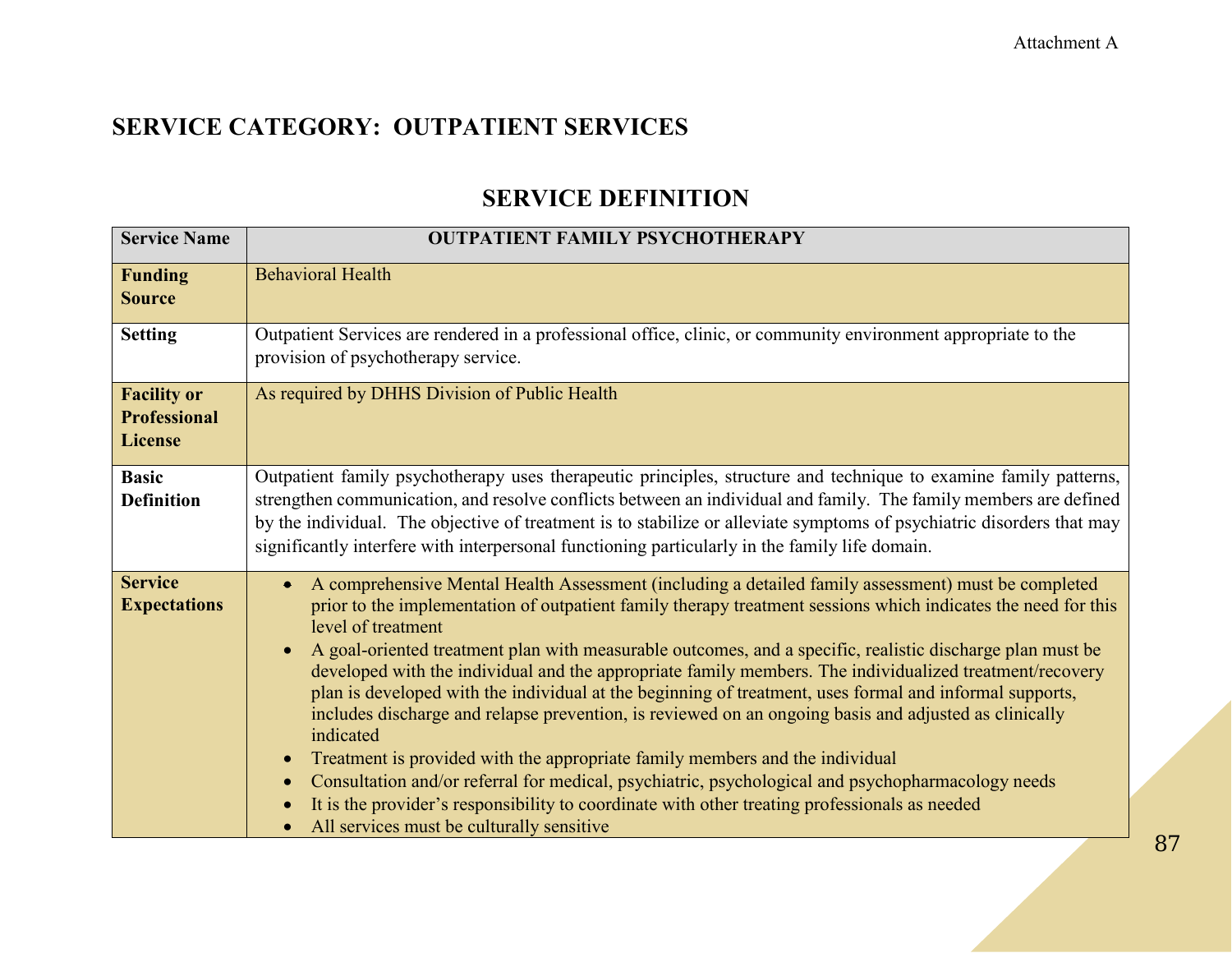| <b>Service Name</b>   | <b>OUTPATIENT FAMILY PSYCHOTHERAPY</b>                                                                              |
|-----------------------|---------------------------------------------------------------------------------------------------------------------|
| Length of             | Length of treatment is individualized and based on clinical criteria for admission and continuing stay. The amount, |
| <b>Services</b>       | duration, and frequency of the service should be documented in the treatment plan.                                  |
| <b>Staffing</b>       | Licensed Mental Health Practitioner (LMHP)                                                                          |
|                       | <b>Provisionally Licensed Mental Health Practitioner (PLMHP)</b>                                                    |
|                       | Licensed Independent Mental Health Practitioner (LIMHP)                                                             |
|                       | <b>Licensed Psychologist</b>                                                                                        |
|                       | <b>Provisionally Licensed Psychologist</b>                                                                          |
|                       | Psychiatrist                                                                                                        |
|                       | <b>Advanced Practice Registered Nurse (APRN)</b>                                                                    |
| <b>Staffing Ratio</b> | 1 Therapist to 1 Family                                                                                             |
| <b>Hours of</b>       | Typical business hours with weekend and evening hours available                                                     |
| <b>Operation</b>      |                                                                                                                     |
| <b>Individual</b>     | The family has substantially met the treatment plan goals and objectives                                            |
| <b>Desired</b>        | Each family member understands how to access support to maintain wellness and stability in the                      |
| Outcome               | community                                                                                                           |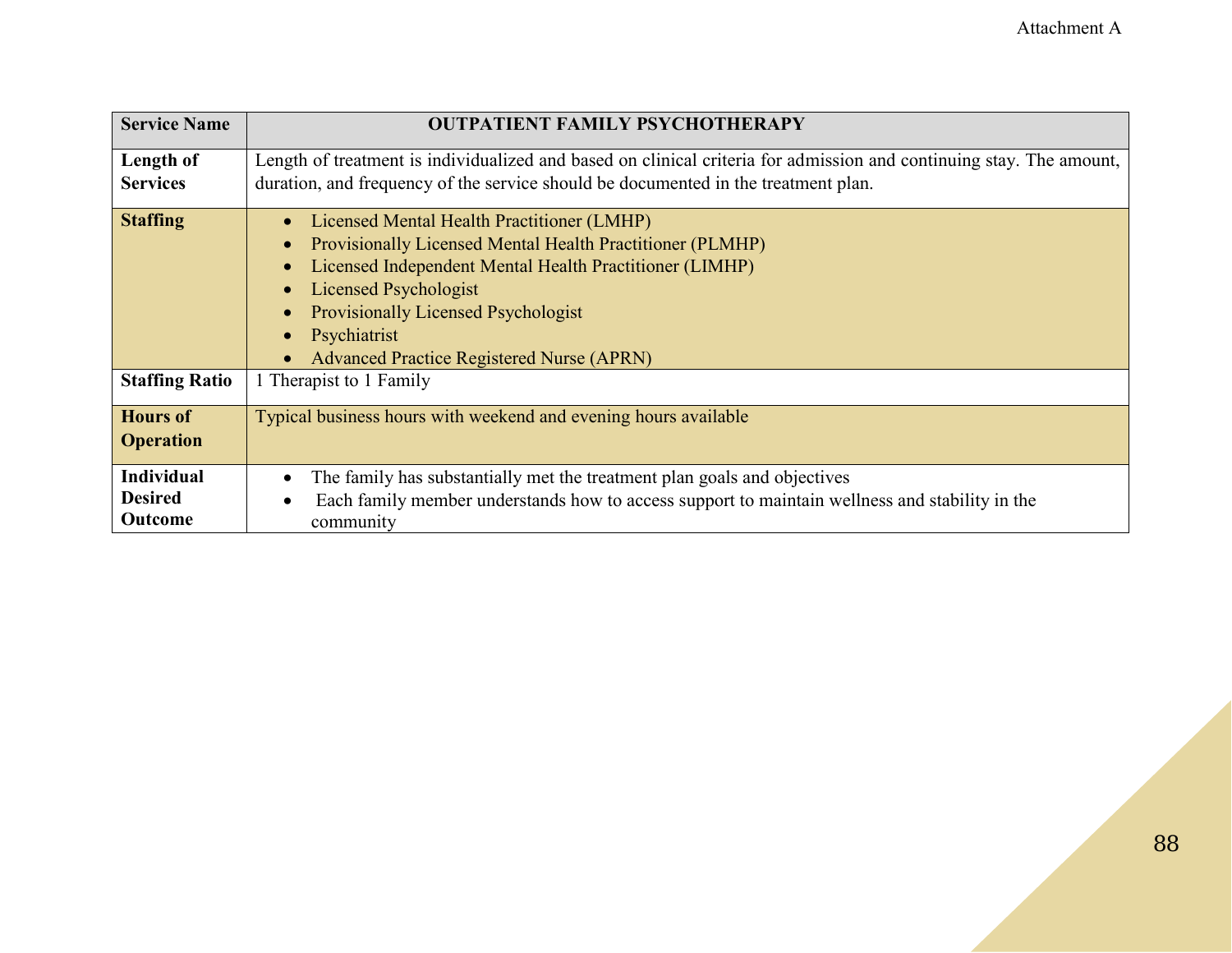### **UTILIZATION GUIDELINES OUTPATIENT FAMILY PSYCHOTHERAPY**

#### **I. Admission Guidelines:**

*Both criteria are met:*

- 1. Involve the individual *and* his/her family with a therapist for the purpose of changing a behavior health/substance misuse condition focusing on the level of family functioning as a whole and address issues related to the entire family system.
- 2. Family therapy is recommended through thorough assessments completed by licensed clinicians as medically necessary to achieve goals/objectives for treatment of a behavior health/substance misuse condition.

#### **II. Continued Stay Guidelines:**

*All of the following Guidelines are necessary for continuing treatment:*

- 1. Admission guidelines continue to be met.
- 2. Treatment planning is individualized and appropriate to the family's changing condition, with realistic and specific goals and objectives clearly stated.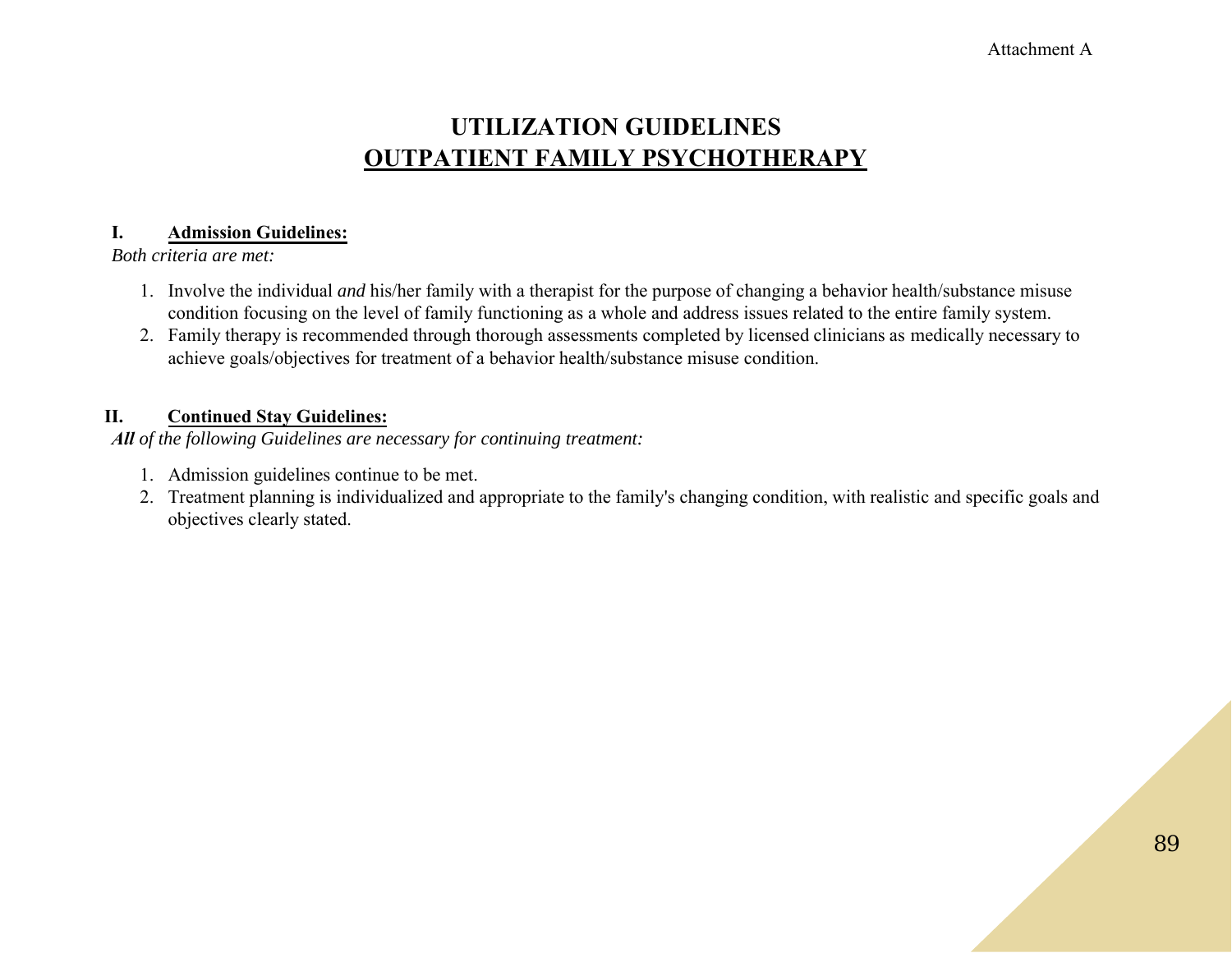### **SERVICE DEFINITION**

| <b>Service Name</b>                                         | <b>OUTPATIENT GROUP PSYCHOTHERAPY</b>                                                                                                                                                                                                                                                                                                                                                                                                                                                                                                                                                                                                                                             |
|-------------------------------------------------------------|-----------------------------------------------------------------------------------------------------------------------------------------------------------------------------------------------------------------------------------------------------------------------------------------------------------------------------------------------------------------------------------------------------------------------------------------------------------------------------------------------------------------------------------------------------------------------------------------------------------------------------------------------------------------------------------|
| <b>Funding</b><br><b>Source</b>                             | <b>Behavioral Health</b>                                                                                                                                                                                                                                                                                                                                                                                                                                                                                                                                                                                                                                                          |
| <b>Setting</b>                                              | Outpatient Services are rendered in a professional office, clinic, or community environment appropriate to the<br>provision of psychotherapy service.                                                                                                                                                                                                                                                                                                                                                                                                                                                                                                                             |
| <b>Facility or</b><br><b>Professional</b><br><b>License</b> | As required by DHHS Division of Public Health                                                                                                                                                                                                                                                                                                                                                                                                                                                                                                                                                                                                                                     |
| <b>Basic</b><br><b>Definition</b>                           | Outpatient group psychotherapy is the use of therapeutic principles, structure and technique to treat psychiatric<br>disorders through scheduled therapeutic visits between participants with a common treatment goal. Outpatient<br>group psychotherapy treatment uses various active treatment modalities and group interaction to stabilize or<br>alleviate symptoms of psychiatric disorders that may significantly interfere with interpersonal functioning in at<br>least one life domain (e.g., familial, social, occupational, educational, etc.).                                                                                                                        |
| <b>Service</b><br><b>Expectations</b>                       | A comprehensive Mental Health Assessment must be completed prior to the beginning of treatment which<br>indicates the need for this level of treatment<br>The individualized treatment/recovery plan is developed with the individual at the beginning of treatment,<br>uses formal and informal supports, includes discharge and relapse prevention, is reviewed on an ongoing<br>basis and adjusted as medically indicated.<br>Consultation and/or referral for medical, psychiatric, psychological, and psychopharmacology needs<br>It is the provider's responsibility to coordinate with other treating professionals as needed<br>All services must be culturally sensitive |
| Length of<br><b>Services</b>                                | Length of treatment is individualized and based on clinical criteria for admission and continuing stay. The amount,<br>duration, and frequency of the service should be documented in the treatment plan.                                                                                                                                                                                                                                                                                                                                                                                                                                                                         |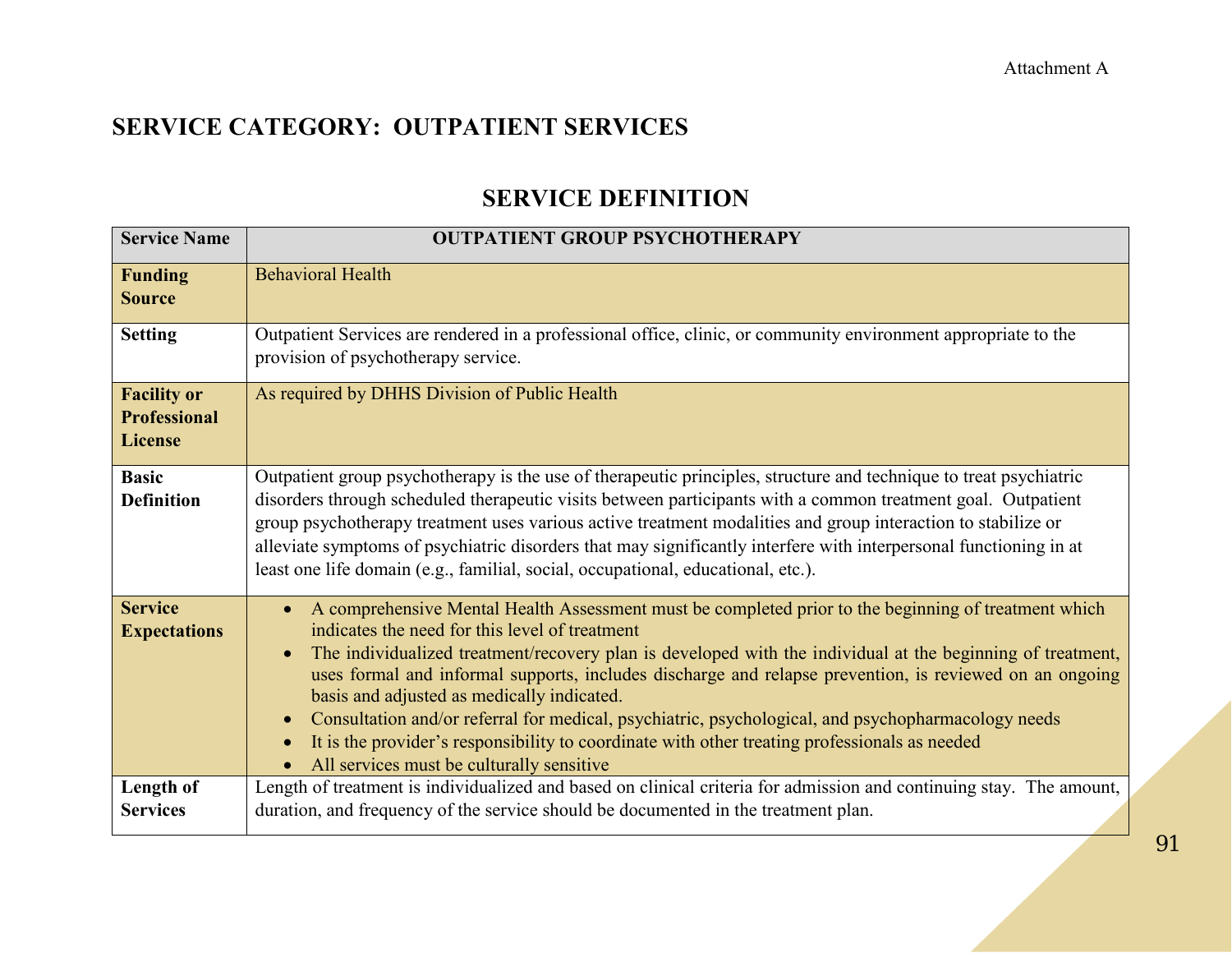| <b>Service Name</b>   | <b>OUTPATIENT GROUP PSYCHOTHERAPY</b>                                                      |
|-----------------------|--------------------------------------------------------------------------------------------|
| <b>Staffing</b>       | Licensed Mental Health Practitioner (LMHP)                                                 |
|                       | Provisionally Licensed Mental Health Practitioner (PLMHP)                                  |
|                       | Licensed Independent Mental Health Practitioner (LIMHP)                                    |
|                       | <b>Licensed Psychologist</b>                                                               |
|                       | <b>Provisionally Licensed Psychologist</b>                                                 |
|                       | <b>Advanced Practice Registered Nurse (APRN)</b>                                           |
|                       | Psychiatrist                                                                               |
| <b>Staffing Ratio</b> | One therapist to a group of at least three and no more than twelve individual participants |
| <b>Hours of</b>       | Typical business hours with weekend and evening hours available                            |
| <b>Operation</b>      |                                                                                            |
| <b>Individual</b>     | The individual has substantially met the treatment plan goals and objectives               |
| <b>Desired</b>        | Individual is able to remain stable in the community without this treatment                |
| <b>Outcome</b>        | Individual has support systems secured as needed                                           |
|                       | The individual is connected to a higher level of care if needed                            |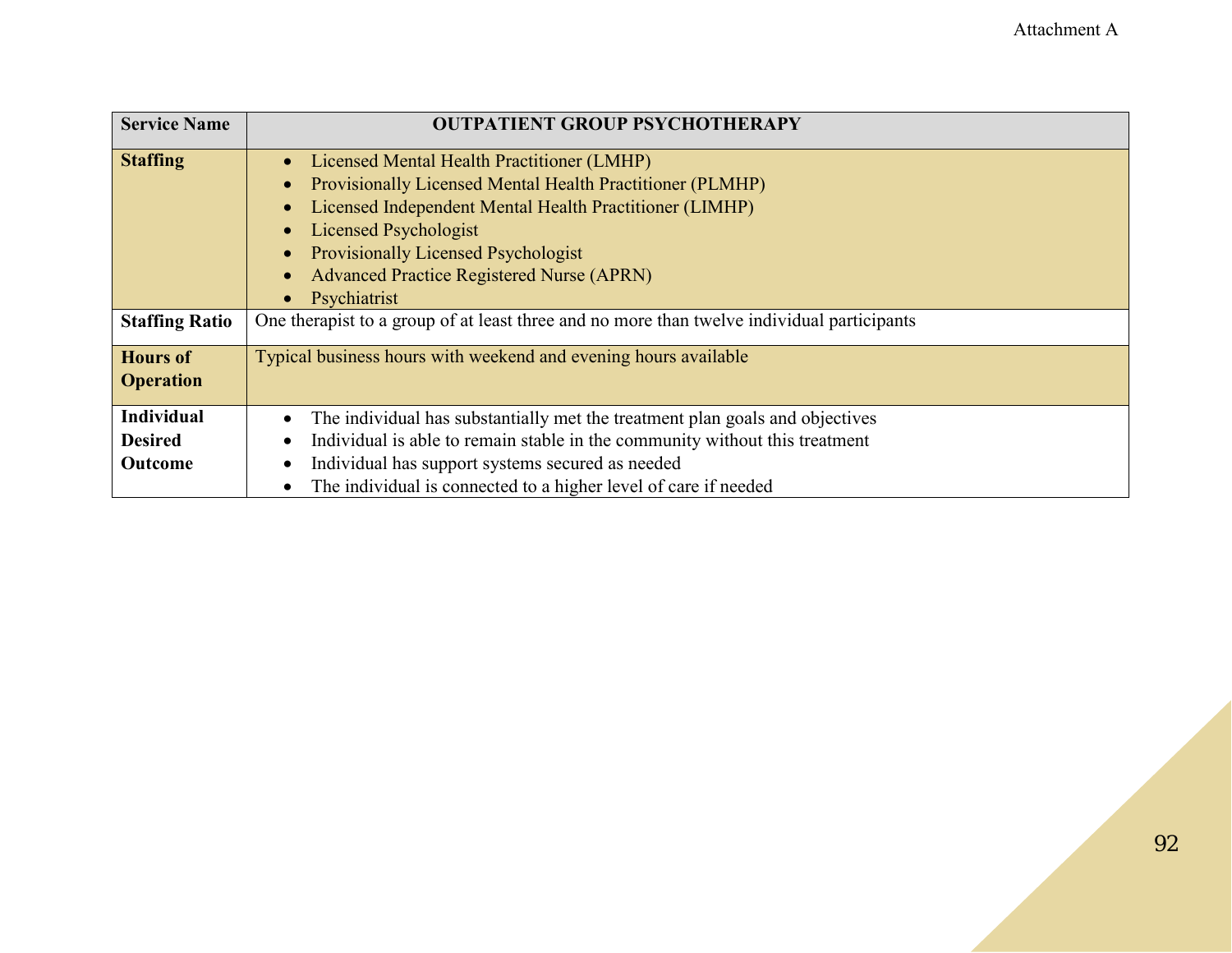## **UTILIZATION GUIDELINES OUTPATIENT GROUP PSYCHOTHERAPY**

#### **I. Admission Guidelines**

*All of the following Guidelines are necessary for admission:*

1. The individual demonstrates symptomatology consistent with a DSM (current version) diagnosis which requires and can reasonably be expected to respond to group therapeutic intervention.

2. The individual participant has an interpersonal problem related to their diagnosis and functional impairments.

3. There is an expectation that the individual has the capacity to make significant progress toward treatment from interaction with others who may have a similar experience.

4. The individual has the competency to function in a group therapy.

5. The individual has a therapeutic goal common to the group.

6. The individual may benefit from confrontation by and/or accountability to a group of peers.

#### **II. Continuing Stay Guidelines**

*All of the following Guidelines are necessary for continuing treatment at this level of care:*

1. The individual's condition continues to meet admission Guidelines at this level of care.

2. The individual's treatment does not require a more intensive level of care, and no less intensive level of care would be appropriate.

3. Treatment planning is individualized and appropriate to the individual's changing condition, with realistic and specific goals and objectives clearly stated.

4. All services and treatment are carefully structured to achieve optimum results in the most time efficient manner possible consistent with sound clinical practice.

5. Progress in relation to specific symptoms or impairments is clearly evident and can be described in objective terms, but goals of treatment have not yet been achieved, or adjustments in the treatment plan to address lack of progress are evident.

6. Care is rendered in a clinically appropriate manner and focused on the individual's behavioral and functional outcomes as described in the discharge plan.

7. There is documented active discharge planning.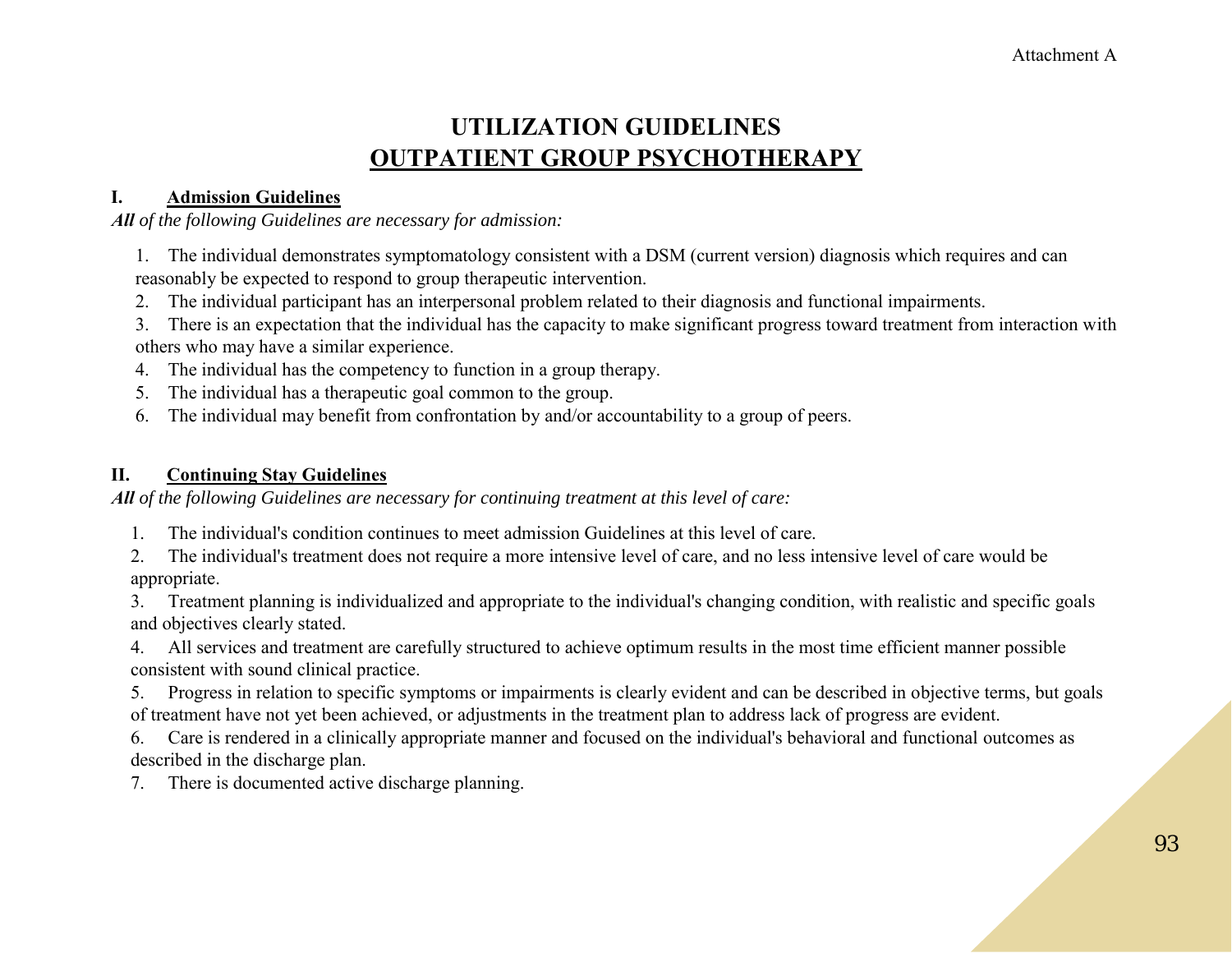### **SERVICE DEFINITION**

| <b>Service Name</b>                           | THERAPEUTIC CONSULTATION                                                                                                                                                                                                                                                                                                                                                                                                                                                                                                                                                                                                                                                                                                                                                                                                                                                                                                                                                                                                                                                                                                                                                                                            |
|-----------------------------------------------|---------------------------------------------------------------------------------------------------------------------------------------------------------------------------------------------------------------------------------------------------------------------------------------------------------------------------------------------------------------------------------------------------------------------------------------------------------------------------------------------------------------------------------------------------------------------------------------------------------------------------------------------------------------------------------------------------------------------------------------------------------------------------------------------------------------------------------------------------------------------------------------------------------------------------------------------------------------------------------------------------------------------------------------------------------------------------------------------------------------------------------------------------------------------------------------------------------------------|
| <b>Funding Source</b>                         | <b>Behavioral Health</b>                                                                                                                                                                                                                                                                                                                                                                                                                                                                                                                                                                                                                                                                                                                                                                                                                                                                                                                                                                                                                                                                                                                                                                                            |
| <b>Setting</b>                                | Child or adolescent's natural school environment, which in this context means: approved or accredited schools,<br>licensed childcare centers, afterschool programs, and child-serving organizations. This may also include other<br>natural environments, such as the child's home or other community settings in order to complete comprehensive<br>consultative services.                                                                                                                                                                                                                                                                                                                                                                                                                                                                                                                                                                                                                                                                                                                                                                                                                                         |
| <b>Facility or</b><br>Professional<br>License | N/A                                                                                                                                                                                                                                                                                                                                                                                                                                                                                                                                                                                                                                                                                                                                                                                                                                                                                                                                                                                                                                                                                                                                                                                                                 |
| <b>Basic Definition</b>                       | Therapeutic Consultation, which in this context means: collaborative, organized clinical consultations and<br>recommendations for a child or adolescent who experience symptomology of a Serious Emotional Disturbance<br>$(SED)^*$ and related behavioral health concerns. School staff and/or the family or caregiver initially identify the<br>student's need for behavioral health services. Consultation is designed to focus on the child, with<br>recommendations for behavioral health skills development and potential treatment of critical behavioral health<br>issues that will allow the student to participate and function successfully in academics and career preparation in<br>their natural school environment. An interdisciplinary team, consisting of behavioral health professionals,<br>educators or school staff, the student, family or caregiver, and other key individuals (as identified by the team),<br>will develop and implement recommendations, using a family-driven, multi-disciplinary approach that<br>acknowledges the child and family as equal partners and utilizes the least restrictive environment and least<br>intrusive, developmentally appropriate interventions. |

103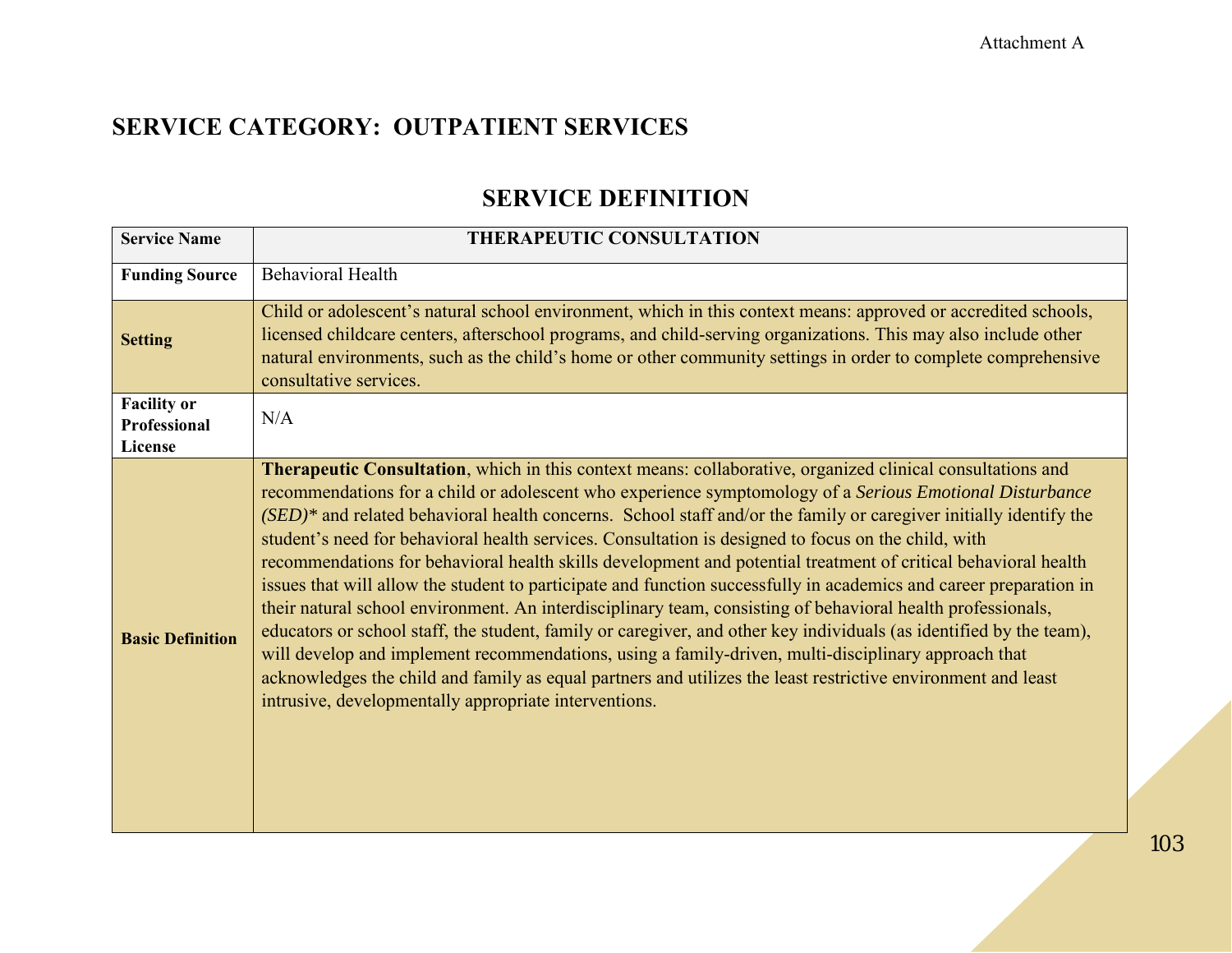| <b>Service Name</b>                   | <b>THERAPEUTIC CONSULTATION</b>                                                                                                                                                                                                                                                                                                                                                                                                                                                                                                                                                                                                                                                                                                                                                                                                                                                                                                                                                                                                                                                                                                                                                                                                                                                                                                                                                                                                                                                                                                                       |
|---------------------------------------|-------------------------------------------------------------------------------------------------------------------------------------------------------------------------------------------------------------------------------------------------------------------------------------------------------------------------------------------------------------------------------------------------------------------------------------------------------------------------------------------------------------------------------------------------------------------------------------------------------------------------------------------------------------------------------------------------------------------------------------------------------------------------------------------------------------------------------------------------------------------------------------------------------------------------------------------------------------------------------------------------------------------------------------------------------------------------------------------------------------------------------------------------------------------------------------------------------------------------------------------------------------------------------------------------------------------------------------------------------------------------------------------------------------------------------------------------------------------------------------------------------------------------------------------------------|
| <b>Service</b><br><b>Expectations</b> | <b>Observation and Assessment</b> of the child or adolescent in natural school environment.<br>$\bullet$<br>Involvement of the Student and Family or Caregiver as an equal partner on the interdisciplinary team.<br>$\bullet$<br><b>Consultation</b> with current treating clinician (if applicable).<br>$\bullet$<br>Interviews with Educators, School Staff, and the Family or Caregiver with relevant knowledge about the<br>$\bullet$<br>child or adolescent. Interviews with other key individuals identified by the interdisciplinary team.<br>Review of relevant and appropriate Documentation, with prior written consent from the child's parent or<br>$\bullet$<br>guardian.<br>Participation on the Interdisciplinary Team in the development and implementation of the student's<br>$\bullet$<br>behavioral health plan (as necessary), including written recommendations.<br>Coaching, and mentoring of educators and school staff on implementing the student's behavioral health plan<br>$\bullet$<br>in the school environment, as needed.<br>Service Provision and Recommendations on strength-based, trauma-informed, and culturally/linguistically-<br>$\bullet$<br>sensitive strategies, utilizing evidence-based practice(s), promising practice(s), or best practice(s) that promote<br>the student's social-emotional development, interpersonal growth, and self- management skills.<br>Continued Consultation, through subsequent follow-up at regular intervals (e.g., 30 days, 90 days, etc.), as<br>$\bullet$<br>needed. |
| <b>Length of</b><br><b>Services</b>   | From initial consultation, until Service Expectations are met. Typically, consultation, plan development and<br>written recommendations are completed within 30 days, with any additional referral and follow-up completed<br>within 90 days.                                                                                                                                                                                                                                                                                                                                                                                                                                                                                                                                                                                                                                                                                                                                                                                                                                                                                                                                                                                                                                                                                                                                                                                                                                                                                                         |
| <b>Staffing</b>                       | Appropriately licensed behavioral health professionals (PLMHP, LMHP, LIMHP, or Psychologist) with<br>experience working with children and adolescents. The BH Professional must be trained, within their scope of<br>practice, in trauma-informed care, social-emotional development, behavioral interventions, resiliency,<br>medications, crisis mitigation and response. A dually-licensed clinician is preferred for any child or<br>adolescent with a dual diagnosis of both serious emotional disturbance and substance misuse.                                                                                                                                                                                                                                                                                                                                                                                                                                                                                                                                                                                                                                                                                                                                                                                                                                                                                                                                                                                                                 |
| <b>Staffing Ratio</b>                 | N/A                                                                                                                                                                                                                                                                                                                                                                                                                                                                                                                                                                                                                                                                                                                                                                                                                                                                                                                                                                                                                                                                                                                                                                                                                                                                                                                                                                                                                                                                                                                                                   |
| <b>Hours</b> of<br>Operation          | Primarily school hours, with availability after school, evenings, and weekends, as necessary to complete the<br>consultation process. Scheduling of consultations must be flexible, with availability during times that meet the<br>needs of the child or adolescent and their family or caregiver.                                                                                                                                                                                                                                                                                                                                                                                                                                                                                                                                                                                                                                                                                                                                                                                                                                                                                                                                                                                                                                                                                                                                                                                                                                                   |